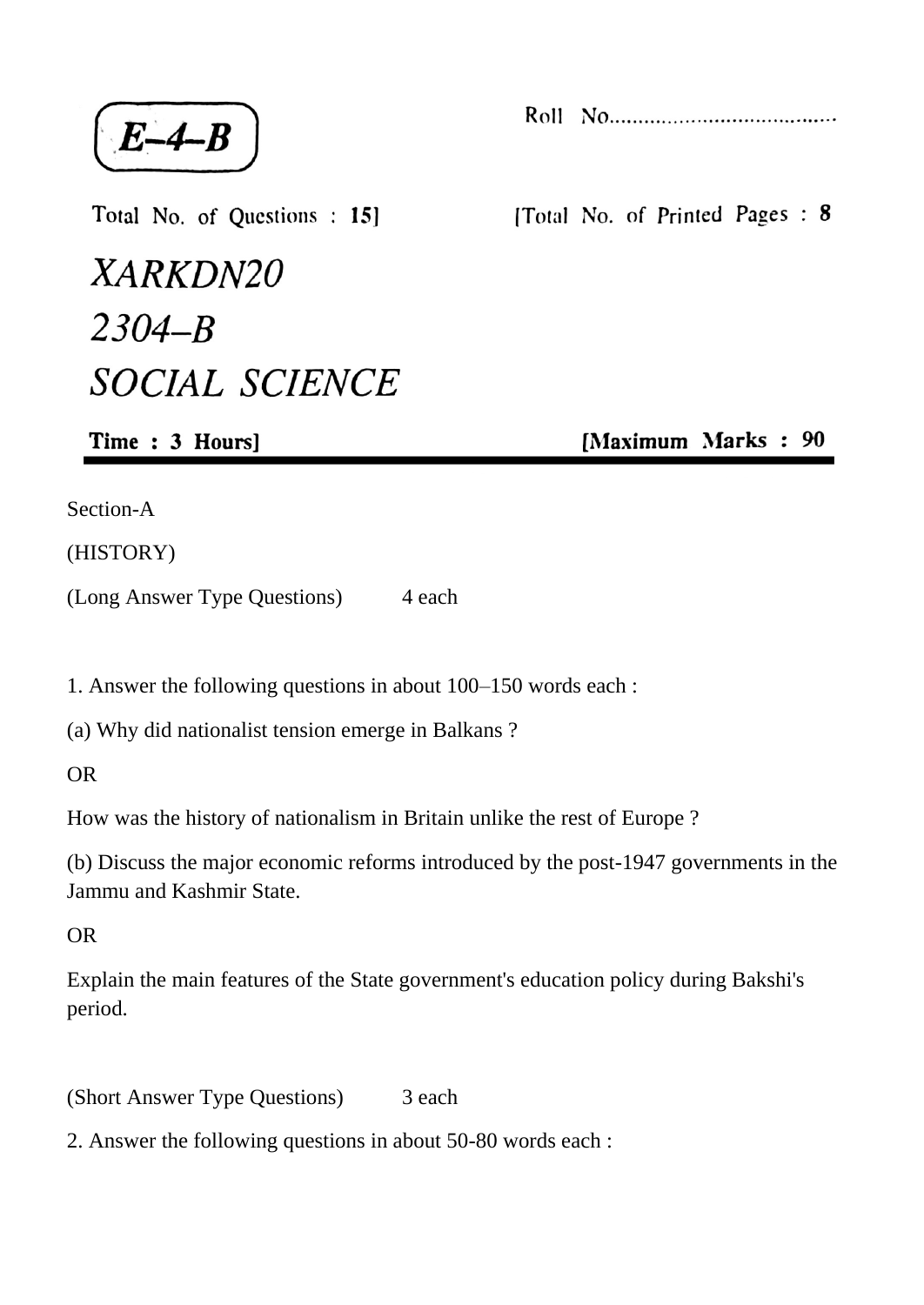(a) Why did the various classes and groups of Indians participate in the Non-Cooperation Movement ?

OR

What was Simon Commission ? Why did the Indians protest against the Commission ?

(b) Explain the causes of the great depression.

OR

Why did industrial production in India increased during the First World War.

(e) Describe how print culture assisted the growth of nationalism in India.

OR

Martin Luther was in favour of print and spoke out in praise of it. Explain it.

(Very Short Answer Type Questions) 2 each

3. Answer the following questions in few words or in few sentences :

(a) Who was Count Camillo di Cavour?

(b) Name the first Asian writer who won Nobel Prize for literature ?

(Objective Type Questions) 1 each 4. Do as directed : (i) Jallianwala Bagh Massacre took place on : (A) 13 April, 1917 (B) 13 April, 1918 (C) 13 April, 1919 (D) 13 April, 1920 (Choose the correct answer)

(ii) The First World War was mainly fought in :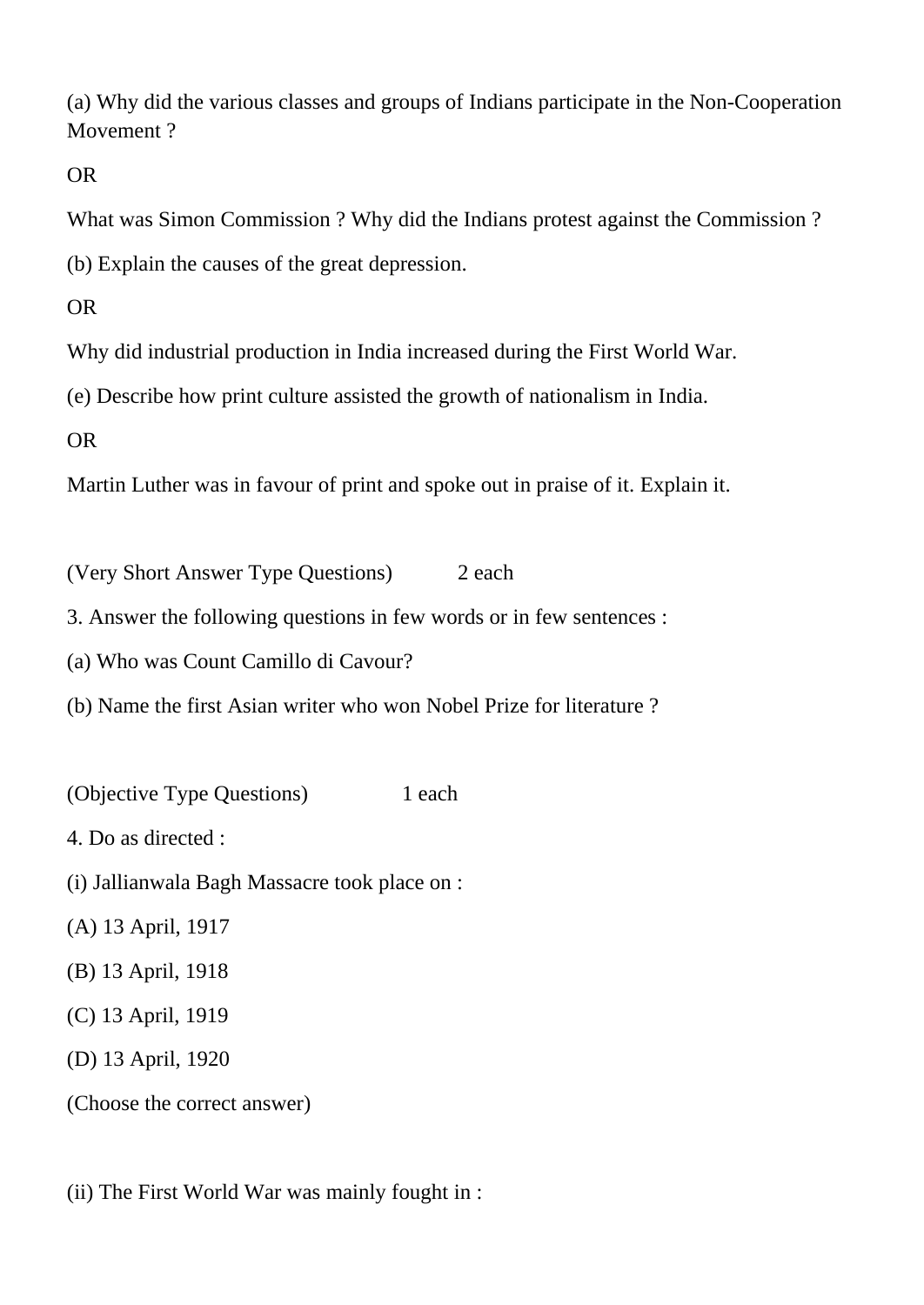(A) Asia

(B) Australia

(C) Europe

(D) African

(Choose the correct answer)

(iii) ............ was the most flourshing industry in 19th century India. (Fill in the blank)

(iv) Bible was the first book printed by Gutenberge. (True or False)

Section-B

(GEOGRAPHY)

(Long Answer Type Questions) 4 each

5. Answer the following questions in about 100–150 words each :

(a) Jay What is resource planning ? Discuss in detail its various stages.

Or

Technical and economic development has led to more consumption of resources. How ?

(b) Discuss the initiative taken by the government to ensure the increase in agricultural production in India. https://www.jkboseonline.com

Or

Describe the geographical conditions required for the growth of rice.

(Short Answer Type Questions) 3 each

6. Answer the following questions in 50–80 words each :

(a) Describe the major factors which are responsible for soil formation.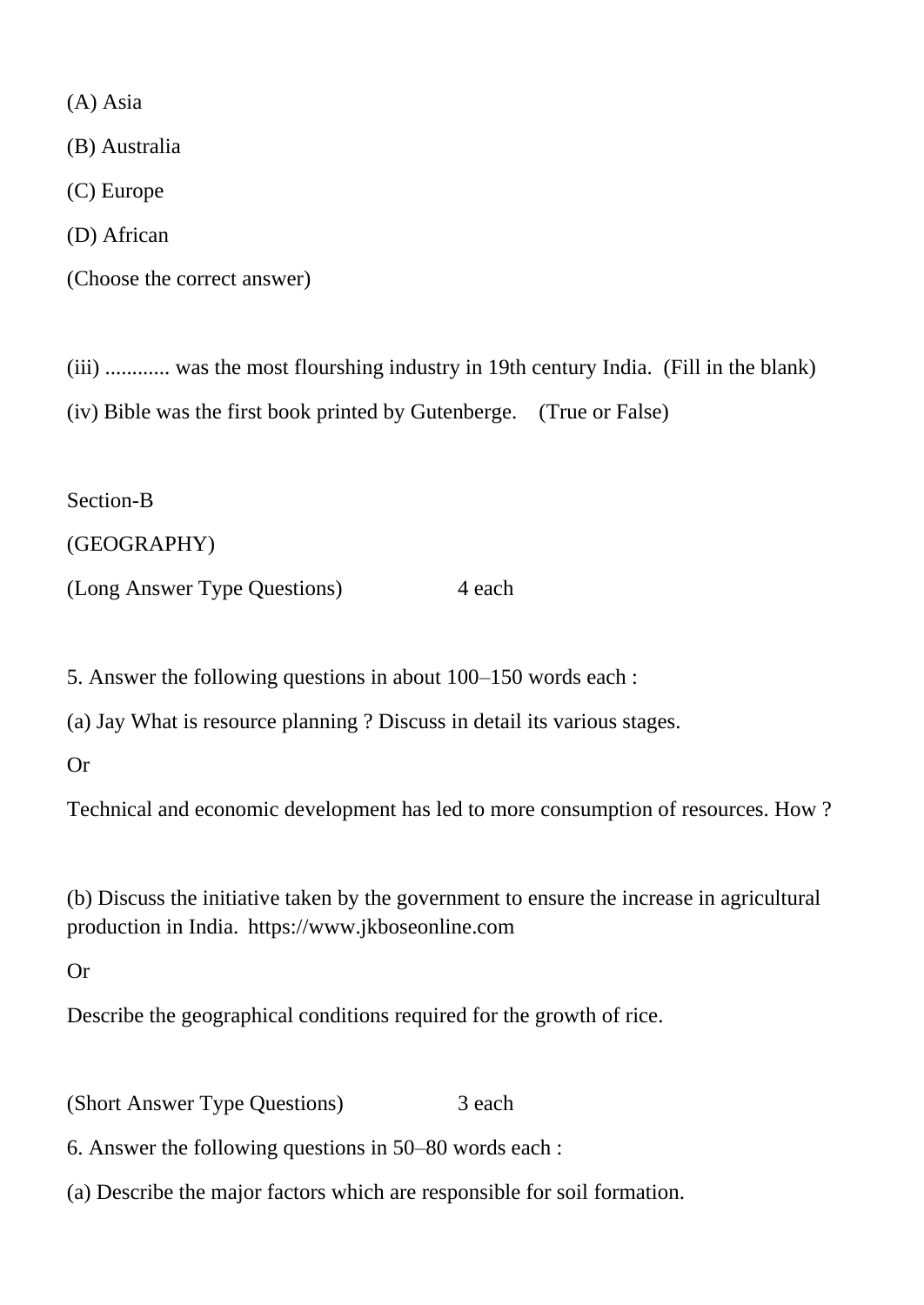Or

What are biotic and abiotic resources ? Give some examples.

(b) Why do you think that solar energy has bright future in India ?

OR

Why do we need to conserve mineral resources ?

(c) Why are means of transport and communication called the lifelines of a nation and its economy ?

Or

Trace the importance of border roads.

(Very Short Answer Type Questions) 2 each

7. Answer the following questions in few words or in few sentences each :

(a) Define Mixed Farming.

(b) What are agro-based industries ?

(Objective Type Questions) 1 each

8. Do as directed :

(i) The soil most spread over in Deccan Plateau is :

(A) Alluvial Soil

(B) Black Soil

(C) Laterite Soil

(D) Red Soil

(Choose the correct answer)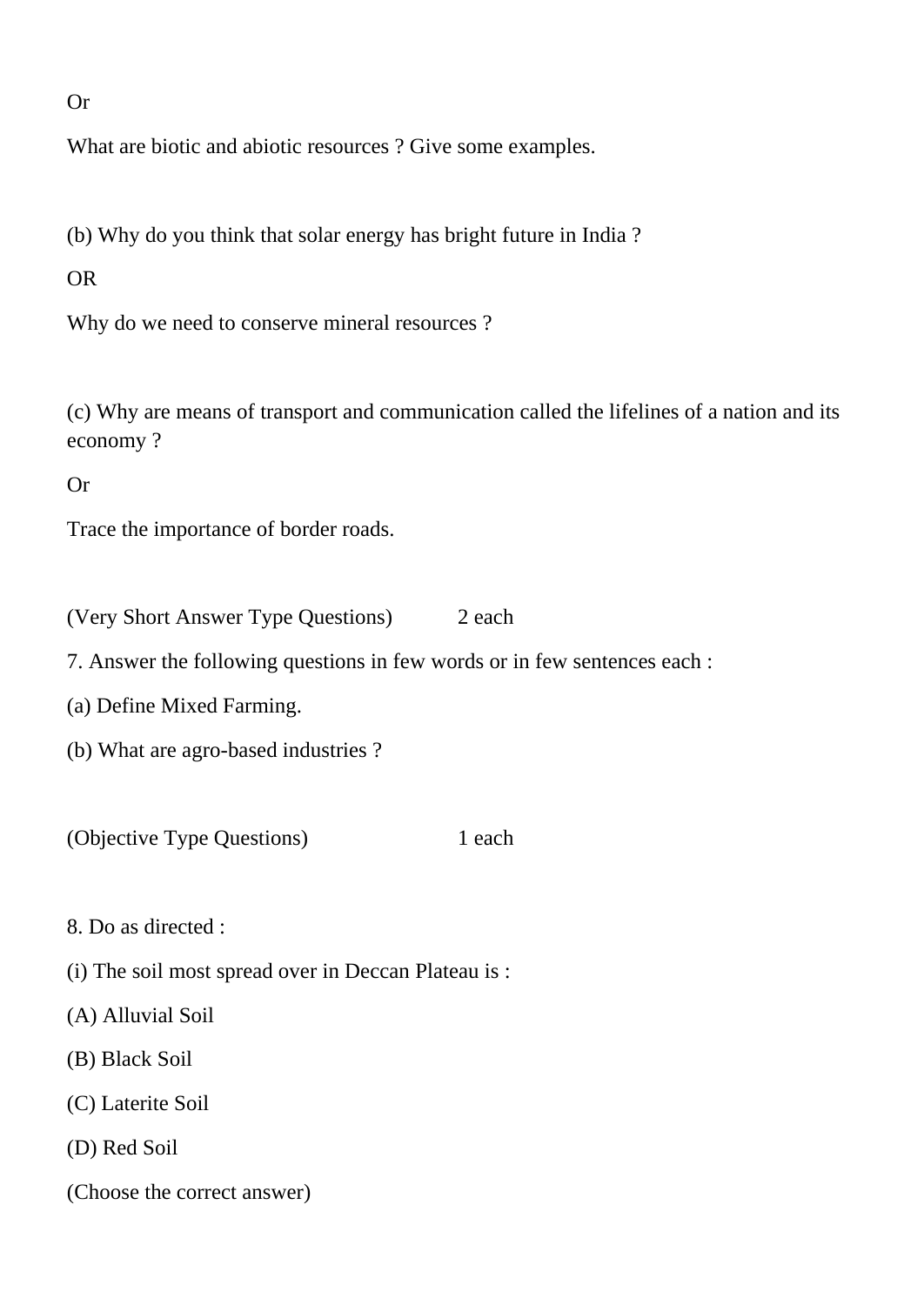(ii) One of the following is a Kharif crop. It is :

(A) Wheat

(B) Paddy

(C) Barley

(D) Masoor

(Choose the correct answer)

(iii) Capital and .............. are among the requirements for the location of an industry. (Fill in the blank)

(iv) National Highways are the major roads within a State.

(True or False)

Section-C

(POLITICAL SCIENCE)

(Long Answer Type Questions) 4 each

9. Answer the following questions in about 100–120 words each :

(a) What are the different forms of power sharing in modern democracies ?

Give an example of each of these.

Or

State one prudential reason and one moral reason for power sharing with an example.

(b) What makes India a Federal country ? Discuss.

Or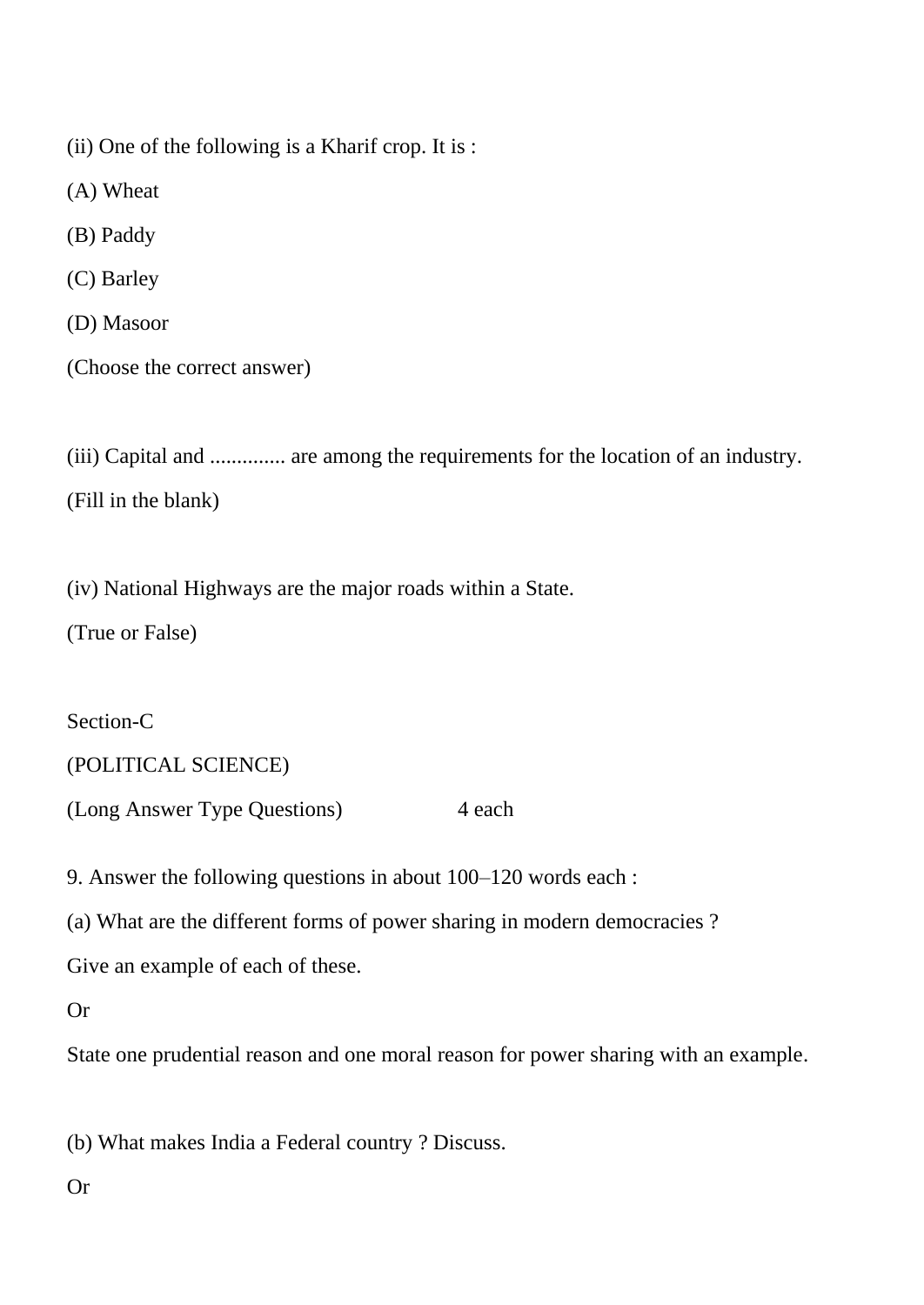Identify the main difference between a federal form of government and a unitary one.

(Short Answer Type Questions) 3 each

10. Answer the following questions in about 50–80 words each :

(a) What is the status of women's representation in India's legislative bodies ? Explain with examples. https://www.jkboseonline.com

Or

Caste inequalities are still continuing in India. How ?

(b) Describe the main features of a political party.

Or

How can parties be reformed? Suggest measures.

(c) How does democracy produce an accountable, responsive and legitimate governments?

Or

What are the conditions under which democracies accommodate social diversities?

(Very Short Answer Type Questions) 2 each

11. Answer the following questions in few words or in few sentences each :

(a) Is it true that democracy is unable to reduce inequality ?

(b) When did the Jammu and Kashmir Reorganisation Act came into effect ?

(Objective Type Questions) 1 each

12. Do as directed :

(i) Idea of community government came forward in :

(A) France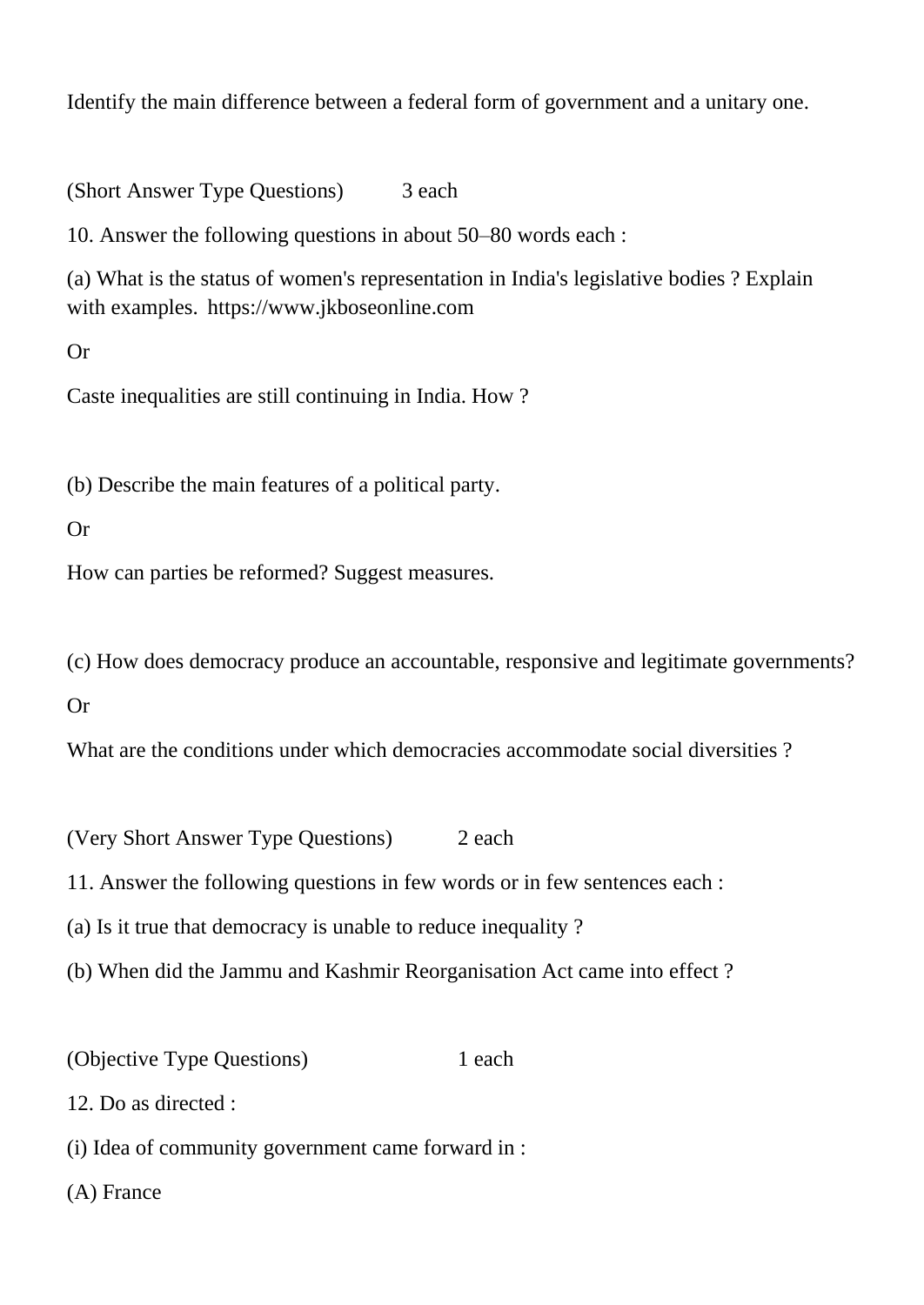(B) Germany

(C) Belgium

(D) India

(Choose the correct answer)

(ii) One of the following countries has a Bi-party system. It is :

(A) India

(B)England

(C) Bangladesh

(D) China

(Choose the correct answer)

(iii) Women participation in public life is very high in countries.

(Fill in the blank)

(iv) In Federal system of government, state is more powerful.

(True or False)

Section-D

(ECONOMICS)

(Long Answer Type Questions) 4 each

13. Answer the following questions in about 100–150 words each :

(a) Discuss the economic importance of primary sector in Jammu and Kashmir Union Territory.

Or

Describe the main mineral resources of Jammu and Kashmir Union Territory.